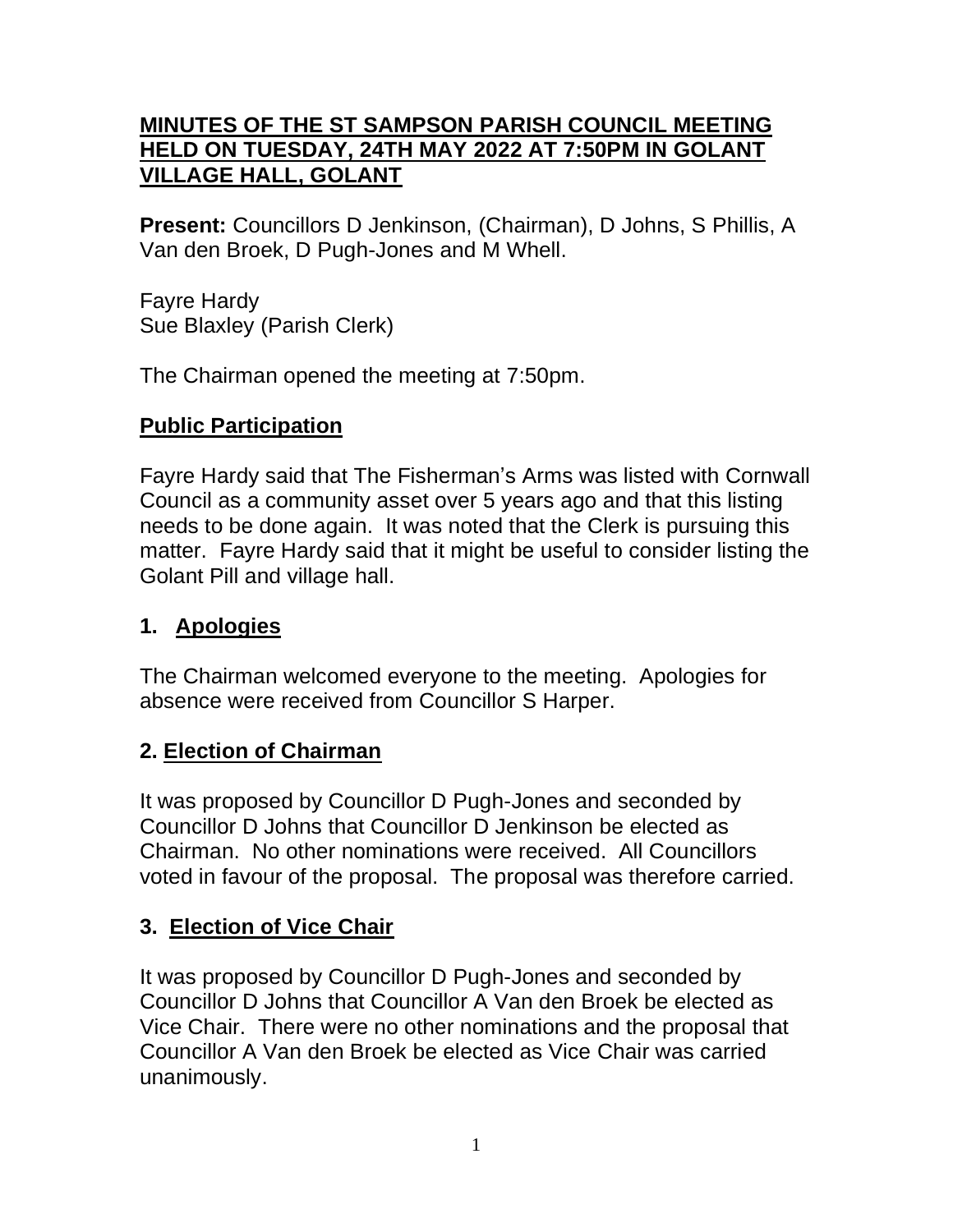## **4. To confirm the minutes of the meeting held on Tuesday 26th April 2022**

The minutes of the meeting held on Tuesday 26th April 2022, having previously been circulated, were agreed as an accurate record.

## **5. Declaration of interest in items on the agenda**

The Chairman declared an interest in items 6 and 7 where it relates to the noise complaints regarding the music event held at South Torfrey Farm.

## **6. Matters Arising from the previous meeting**

#### **To receive and consider reports on the action points from the previous meeting**

The Chairman reported that all the action points are covered by items on the agenda.

Councillor D Jenkinson, having previously declared an interest, left the meeting during discussion of the following item.

#### **To receive and consider reports on any other matters arising from the previous meetings**

It was noted that the Chairman had received two letters and two telephone calls regarding the noise emanating from the recent music event held at South Torfrey Farm. Councillor A Van den Broek read out a letter from the occupiers of a neighbouring residential property. It was noted that an Officer from Environmental Health will be visiting the site when the next event takes place to monitor the sound level and that the Chairman has been invited to have a conversation with the event organiser. Furthermore, it was noted that the parish council are powerless to object to a Temporary Events Notice. Councillor D Johns said that the use of the venue for music events seems to be gathering momentum which is of concern if it creates a noise nuisance. He said that this is very different to the occasional use of a small building for music events which, whilst the music may be able to be heard off-site, may be tolerable. It was noted that the planning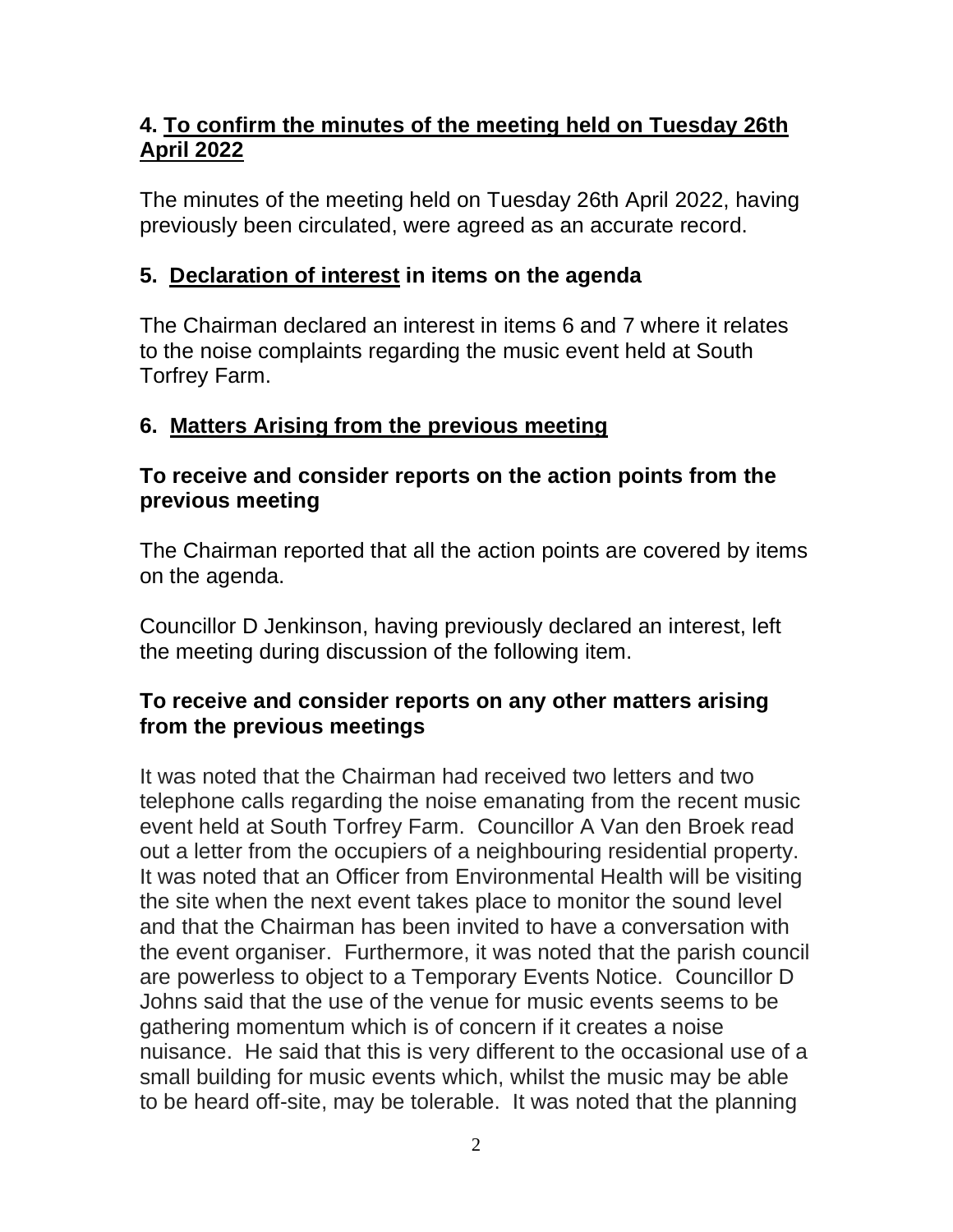permission for the site is for occasional use for events such as this. Councillor A Van den Broek said that the music stops at 11am which is in accordance with the licence. Councillor M Whell said that the parish council should acknowledge that this is a good diversification of a redundant silo being undertaken by young people. It was proposed by Councillor D Johns and seconded by Councillor D Pugh-Jones that the Clerk writes a letter to the owners of the site asking them to clarify the likely frequency of music events, the permitted noise levels and the conditions of the licence to hold music events and any measures they may put in place to reduce the noise levels. All Councillors voted in favour of the proposal. The proposal was therefore carried.

Councillor D Jenkinson returned to the meeting.

# **7. To receive the Chairman's Communications**

The Chairman emailed the following communications in advance of the meeting and where necessary, they are covered under specific agenda items:

1. Telephone complaint re: excessive noise from a music event at South Torfrey Farm on the 22nd April.

2. Request for an update on the list of village actions required, provided by Martyn Hardy.

3. Link provided to the Cornwall Council web site, to show the various Community Assets Right to Bid, listing.

4. Confirmation from a Parishioner that a complaint had been lodged with reference to: 11 of PA18/11399 re keeping the highway clean.

5. Confirmation received from Highways that a yellow backing will be provided to the "water floods at high tide" sign at the bottom of water Lane, on the corner.

6. Confirmation received from Highways that potholes WILL be filled in as per the existing CC policies until the road (Water Lane) is resurfaced.

7. Confirmation received that Carol (Gabb) will be organising the Street Party on behalf of the Village Hall.

8. Email received highlighting the plan by Prince Charles to support the regeneration of more ancient woodland as part of the Queens Platinum Jubilee.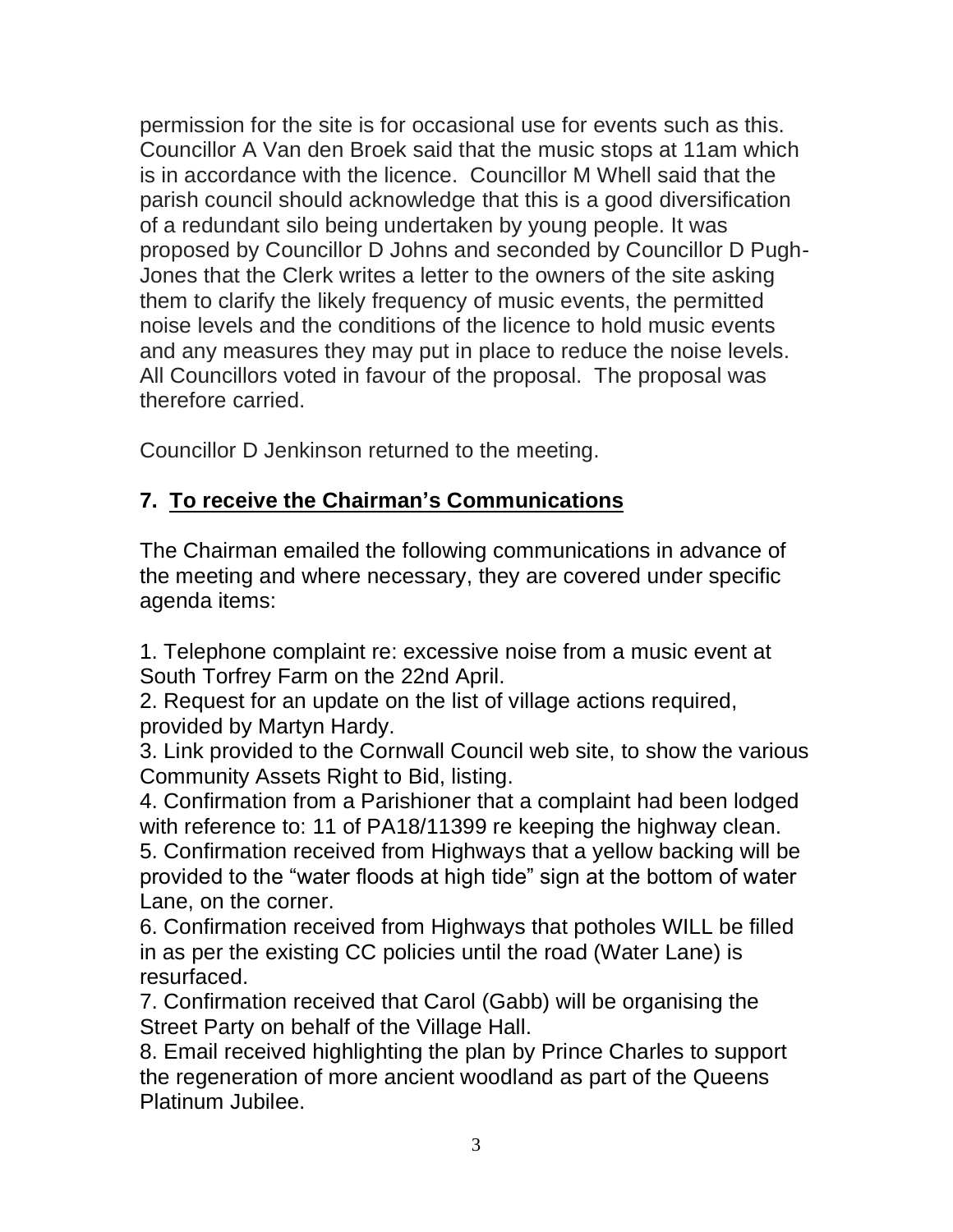9. Request for contact details for Openreach, to determine the potential noise from "works overnight" on Water Lane.

10. Email received from Tecker, to prove that they used the car park ticket machine (as requested by the PC) when doing work for SW Water.

11. Email received from a Parishioner who has received confirmation that Imerys are willing to grant money toward the refurbishment of the Playground project.

12. Emails received concerning the need to consider alternative arrangements for those Parishioners who would not be able to attend the Jubilee Picnic.

13. Email received asking about the signage at the top of Water Lane which would suggest a complete road closure on May 23rd.

14. Email received about minor damage to a hedge and wall on Water Lane.

15. Email received asking about the Policy on Local Government Pension Schemes.

16. Confirmation received that a letter of complaint had been sent to Cornwall Council (Environmental Protection Officer) by a Parishioner. 17. Letter of complaint (re: noise from music event) sent to Chairman for receipt by the PC.

#### **8. To any questions from Councillors, previously notified to the Clerk**

None

## **9. To receive a report from the Clerk**

None

## **10. To receive reports from -**

**a) Police**

None

## **b) Cornwall Councillor**

A report (see below) was read out at the meeting: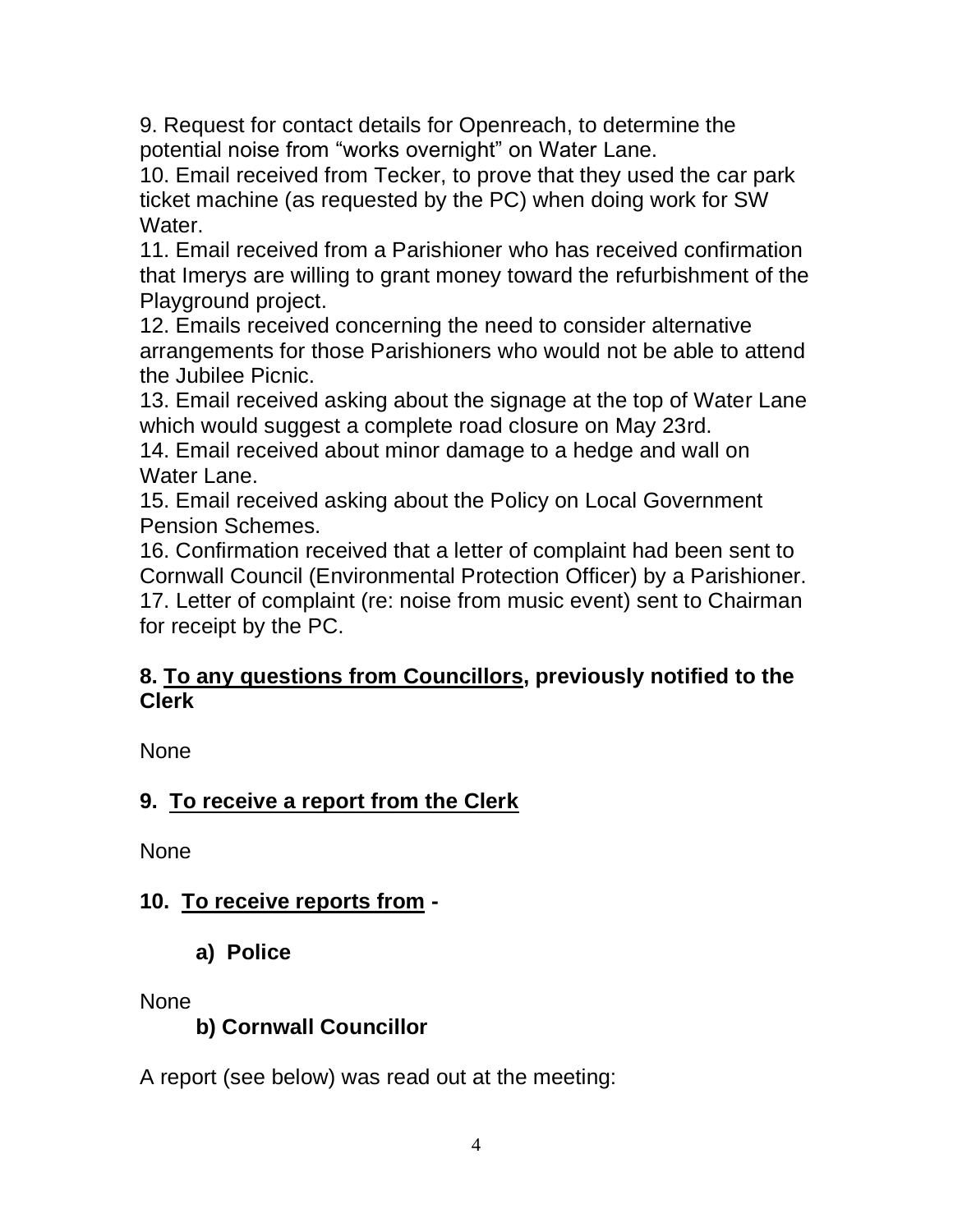### Highway Schemes

Funding is available for the Parish Council for Highway safety improvements. This has been successfully used in Golant in previous years to extend the yellow lines on Water Lane and for a children crossing sign, also on Water Lane. I would be delighted to hear about other ideas from residents or councillors. Water Lane is in a poor state. Highways are fully aware of this and a resurfacing scheme is planned in the near future. In the interim, any potholes should be reported for patch repair.

#### Covid

The pandemic has once again significantly impacted on the lives of our residents. Schools have been disrupted, businesses have been stretched and tragically lives have been lost. Thankfully rates are now dropping, and life is returning back to normal.

#### Villages Flourishing

There is much to celebrate in Golant with a thriving pub, a wellattended church, water based activities and community groups. Much thanks should be given to the countless volunteers and community minded individuals who enrich the lives in this parish.

#### Thanks to Councillors

Thanks to the Parish Councillors who have worked tirelessly for your communities over the past year. Once again, I continue to be grateful for the leadership of the Chair to take on issues and getting them sorted. I am always happy to support the Parish Council where needed.

## **11. To authorise the signing of orders for payment, including -**

Mrs S Blaxley (Salary and Expenses) - £572.01 Cornwall Council (Rent for Car Park – May 2022) - £166.67 Cornwall Pension Fund (Pension Contributions) - £95.62 Source for Business (Water for Public Toilet) - £61.17 HMRC (PAYE) - £51.88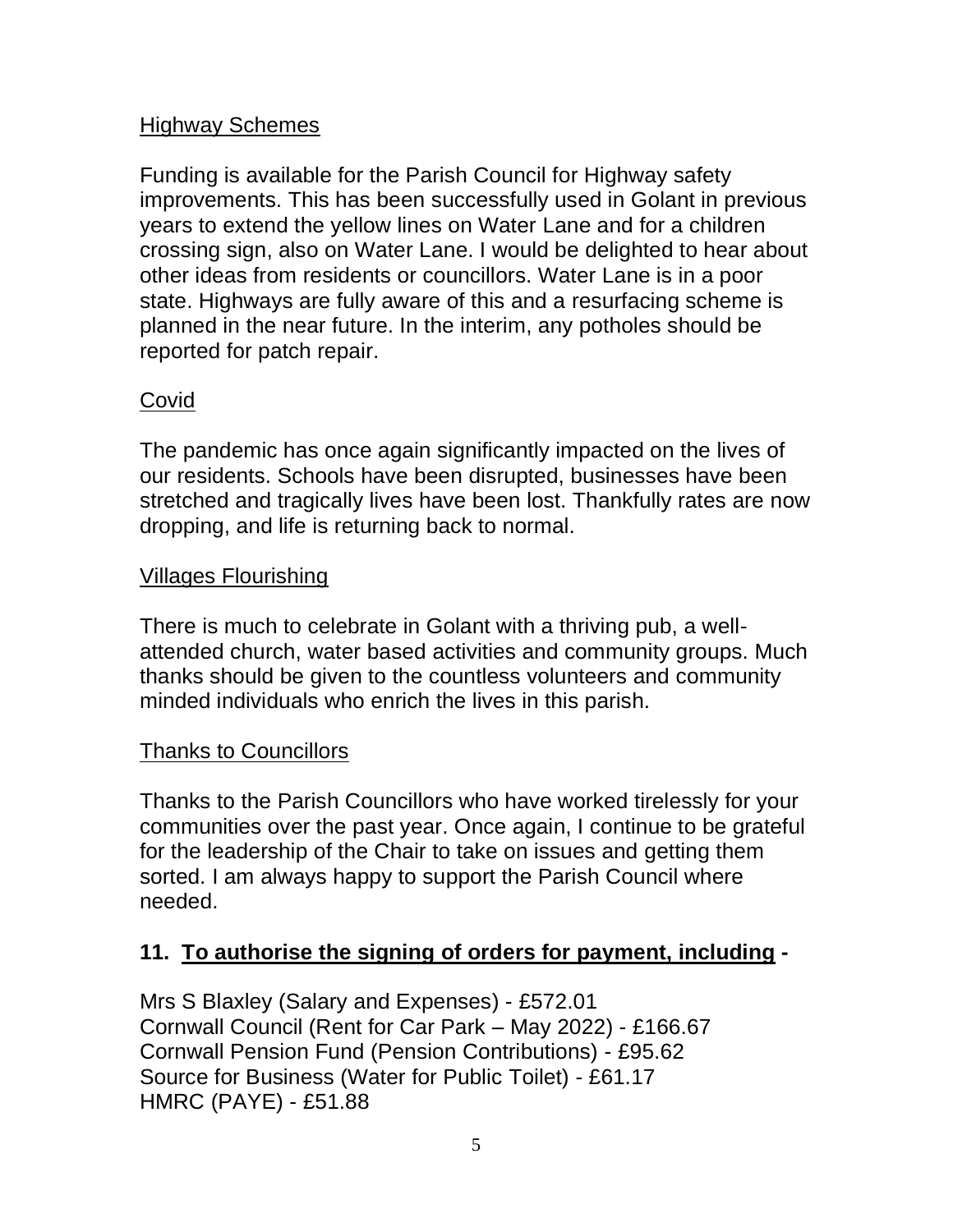Western Web (Annual webspace renewal) - £96.00

It was proposed by Councillor D Johns and seconded by Councillor A Van den Broek that all the above orders be authorized for payment. All Councillors voted in favour of this proposal.

## **12. Finance**

#### **To receive and consider a current financial statement of accounts**

The Clerk reported that the first half of the precept had been received in the sum of £1,979.99 and that the accounts balance at £25,688.20.

## **13. Cormorant Hotel Site**

#### **To receive and consider matters arising relating to the Cormorant Hotel site**

The Chairman said that he had met with the developer and builder and explained the parish council's concerns regarding contractors' vehicles parking in the car park without a valid parking ticket. The developer said that many of the contractors are parking out of the village. The Chairman asked the developer to explain (to the new residents moving in) that their belongings will have to be unloaded from a large vehicle into a small vehicle in the layby near the Church. He said that he will provide 12 village maps for the new residents. He reported that the developer has said that it will be necessary to dig a trench from the gratings outside the Art Studio to the bottom of the lane leading to the Cormorant site to install the necessary broadband cables as the fibre is currently only in place up to the Art Studio.

## **14. Devolving Assets from Cornwall Council**

#### **To receive and consider matters arising relating to the devolution of assets from Cornwall Council**

The Chairman said that the conditions of transfer of the assets will be that the car park and the existing public toilet will have to remain in those uses but the remainder of the toilet building can be used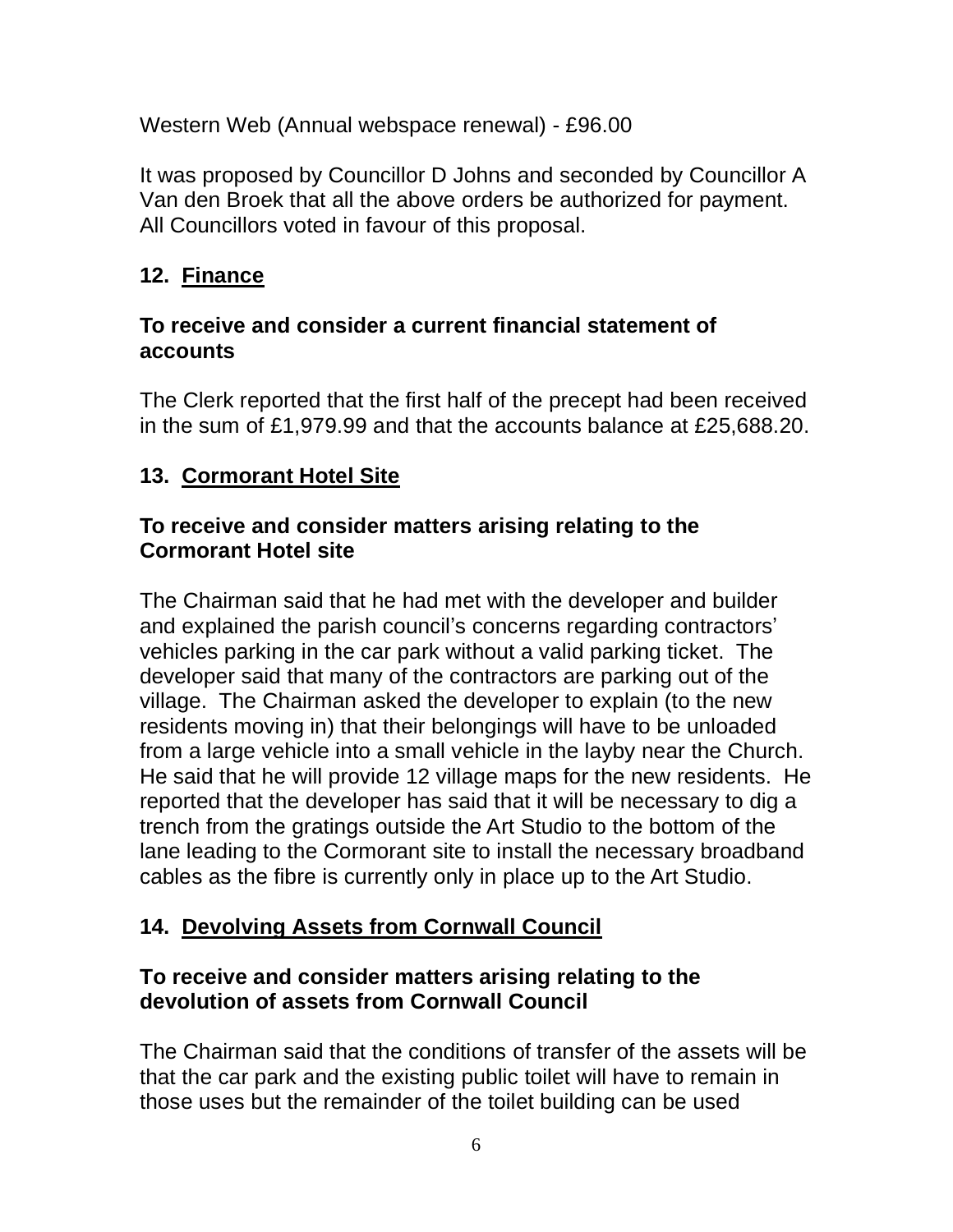however the parish council sees fit. The Chairman said that a condition survey was undertaken on the toilet block in 2015 which identified that there may be problems with the electrics, the flooring and the water management and that the soffits at the front of the building may probably contain asbestos. He said that Cornwall Council should have an asbestos report, which the solicitor is asking for.

# **15. Golant Car Park**

### **To receive and consider any matters arising relating to the car park**

The Chairman said that Alliance Parking have confirmed that, at the start of the charging season, they issued PCNs to some builders and since then, they have visited and issued further PCNs to other users of the car park.

Councillor D Johns said that, in order to install a new cashless parking machine, there are 3 organisations that he has to liaise with: BT for the telephone line and broadband (the approximate charge for their service will be £24/month); Flowbird who will provide the machine (they will charge a gateway fee of 14p/transaction for contactless payments and £850 to install the machine); card processing company (they charge a fixed fee of 8p/transaction or 5p/transaction plus a 0.2% or 0.02% charge plus a minimum monthly fee of £20 - £30). Councillor D Johns said that the latter charges amount to approximately 10-12% of the car park income. He said that, in time, phone apps will replace car parking machines.

## **16. Public Toilets**

#### **To receive and consider any matters arising relating to the public toilets**

The Chairman said that it was suggested at the last meeting that Paddle SUP could be asked if they would be interested in cleaning the public toilet. The Chairman said that the Clerk had advised that they would have to undertake this role on either an employed or selfemployed basis and that if the latter was the case, quotations from at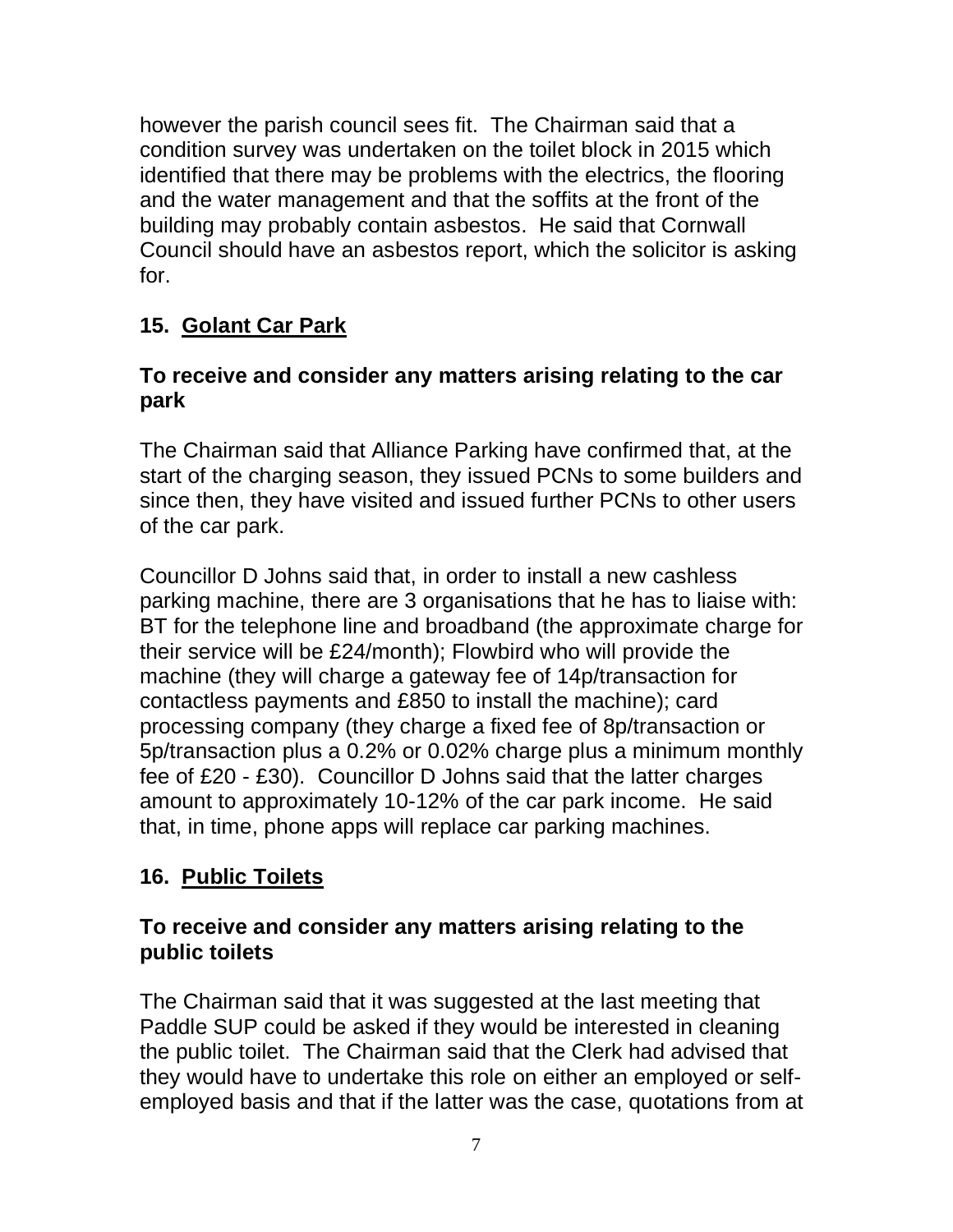least two other cleaners would have to be sought. The Chairman said that the cleaner has filled the Wallgate machine with soap.

## **17. Village Green and Playground**

#### **To consider applying to the National Lottery Community fund for a grant towards the new play equipment and to consider applying to the CIL fund for a grant towards the new play equipment**

It was proposed by Councillor D Jenkinson and seconded by Councillor A Van den Broek that Councillor S Harper and the Clerk be authorised to apply to the National Lottery Community fund and to the CIL fund for a grant towards the new play equipment. All Councillors voted in favour of the proposal. The proposal was therefore carried.

## **To receive and consider any other matters arising relating to the village green and playground**

Councillor D Pugh-Jones asked if the grass on the village green will be cut prior to the Jubilee celebrations. Councillor A Van den Broek said that he would ask Chris Taylor to tidy the area as necessary. The Chairman thanked Councillors S Phillis and A Van den Broek, on behalf of the parish council, for erecting the notice board. It was agreed that the map would be displayed in the board on the day before the Jubilee picnic. It was noted that the glass appears to mist up. Councillor A Van den Broek said that this was probably due to the ingress of moisture before it was erected and that he anticipated that it would dry out.

## **18. Green Issues**

#### **To receive and consider any matters arising relating to green issues in the parish**

Councillor D Johns said that Cornwall Council has a Nature Recovery programme and part of this programme involves the re-introduction of species: pole cat, red squirrel, water vole, beaver, wild boar and wild cat.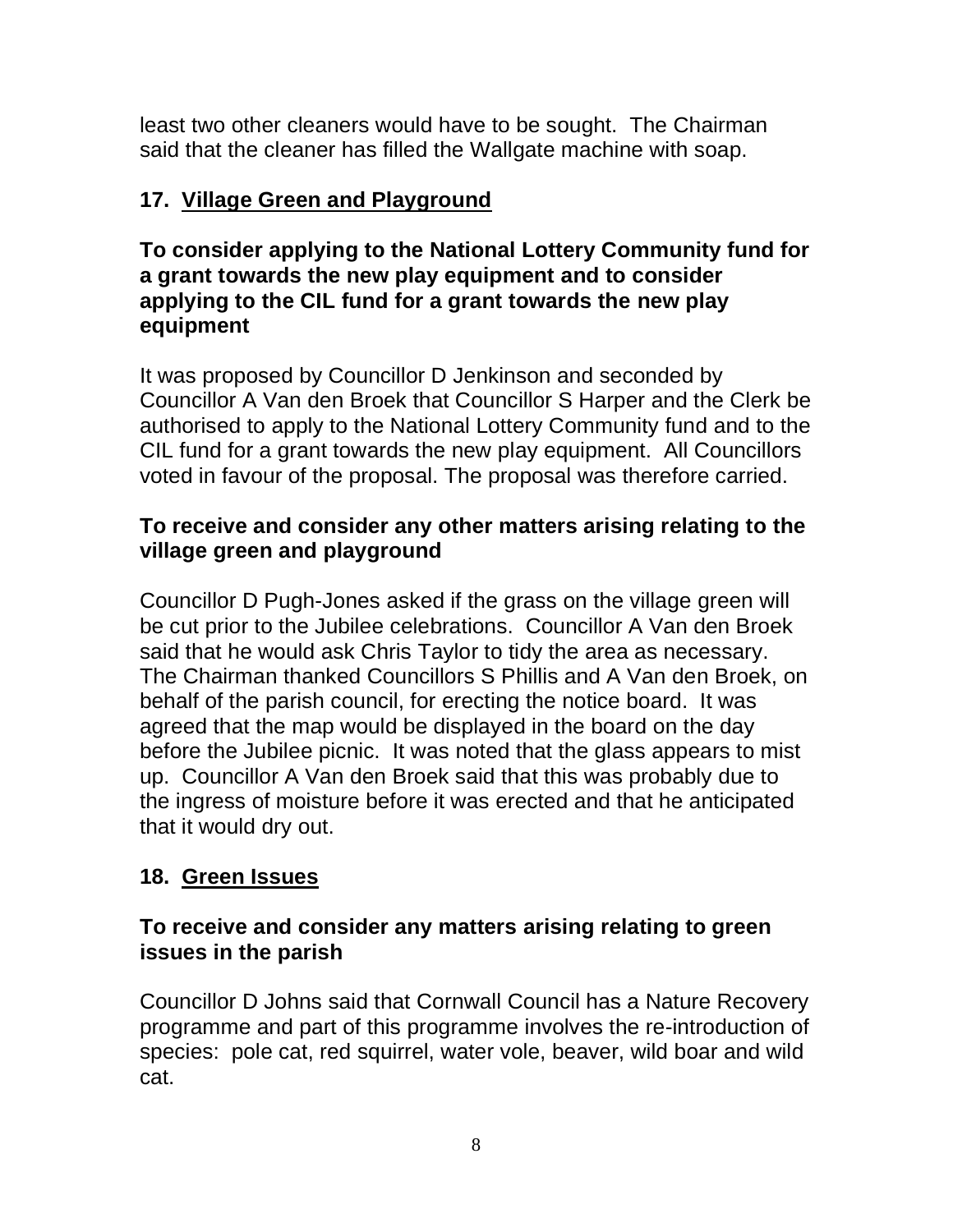## **19. Highways**

#### **To receive and consider any matters arising relating to highways in the parish**

The Chairman said that he has received notice of an intention to close the road just up from Sky Cottage, on  $16<sup>th</sup>$  June 2022. This is to enable Openreach to undertake some works. He said that Rachael Tatlow has not yet erected the yellow board behind the sign warning of flooding. Some discussion took place about the notices that could be erected along the pub wall warning people that the road floods at high tide and also inviting people to park at an angle. The Chairman said that he had asked Rachael Tatlow if she would send someone to Golant to look at all the jobs listed on Martyn Hardy's list but she responded saying that each job has to be reported separately on the website.

## **20. Footpaths and Benches**

#### **To receive and consider any matters arising relating to footpaths and benches in the parish**

Councillor D Johns said that he would cut the top Downs path and Tinneys Lane. The Chairman said that he had received an email from a parishioner suggesting that a viewing platform could be erected at the north end of the Pill to enable people to have views of the river. It was suggested by some councillors that there is a view of the river from the quay. Councillors expressed their reservations about such a platform saying that it would be complicated to construct and maybe slippery when wet as well as taking up part of the turning area used by boat owners. The fact that the area floods at high tide would also add to the complexity of such a project.

## **21. Queen's Platinum Jubilee**

**To authorize the funding of the supply of boxed and delivered Jubilee afternoon tea boxes to those that would otherwise be unable to attend the village jubilee celebrations and to authorize the funding of two presentation jubilee mugs**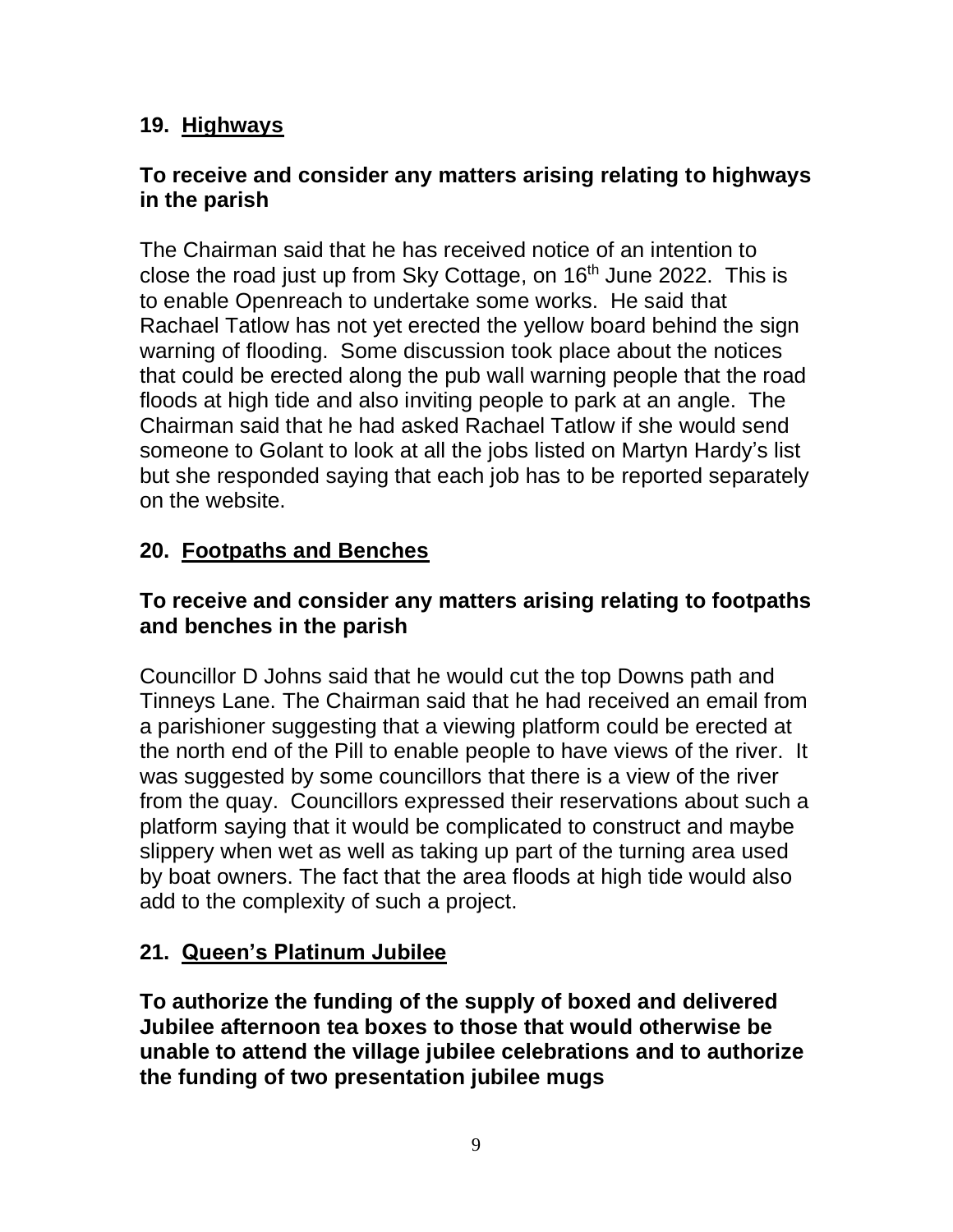It was proposed by Councillor D Jenkinson and seconded by Councillor A Van den Broek that the funding of the supply of boxed and delivered Jubilee afternoon tea boxes to those that would otherwise be unable to attend the village jubilee celebrations and the funding of two presentation jubilee mugs be authorised. All Councillors voted in favour of this proposal. The proposal was therefore carried. It was noted that a beacon will be lit to celebrate the jubilee.

# **22. Pensions Discretions Policy**

# **To approve the Pensions Discretions Policy**

The Clerk had emailed a draft policy to all councillors prior to the meeting. Councillor D Johns said that he thought it may be unnecessarily complicated when compared to other similar policies he had seen elsewhere. He said that he would look at the draft document and the matter would be discussed at the next meeting of the parish council.

## **23. Date of next meeting**

## **To confirm the date and venue of the next meeting on Tuesday 28th June 2022 in Golant Village Hall**

The date of the next meeting will be on Tuesday 28<sup>th</sup> June 2022, commencing at 7:15pm in Golant Village Hall, Golant.

There was no further business, and the meeting was closed at 9:10pm.

# **ST SAMPSON PARISH COUNCIL MEETING**

## **24th May 2022**

## **ACTION POINTS**

**Minute Number Action By Whom**